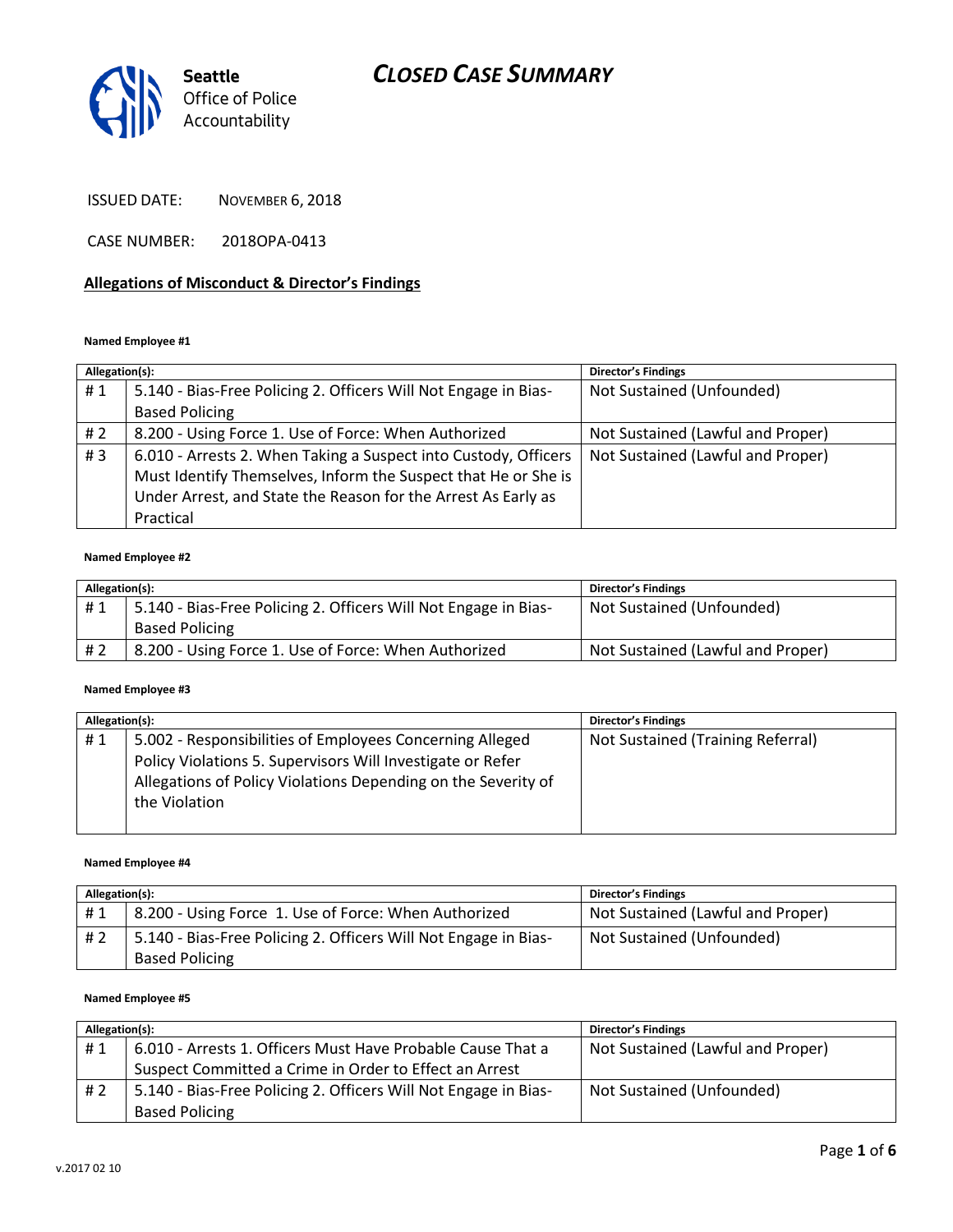

OPA CASE NUMBER: 2018OPA-0413

#### **Named Employee #6**

| Allegation(s): |                                                                 | <b>Director's Findings</b>        |
|----------------|-----------------------------------------------------------------|-----------------------------------|
| #1             | 8.200 - Using Force 1. Use of Force: When Authorized            | Not Sustained (Lawful and Proper) |
| # 2            | 5.140 - Bias-Free Policing 2. Officers Will Not Engage in Bias- | Not Sustained (Unfounded)         |
|                | <b>Based Policing</b>                                           |                                   |

*This Closed Case Summary (CCS) represents the opinion of the OPA Director regarding the misconduct alleged and therefore sections are written in the first person.* 

### **EXECUTIVE SUMMARY:**

It was alleged that all of the Named Employees, except for Named Employee #3, subjected the Complainant and his girlfriend to biased policing. It was further alleged that several of the Named Employees used excessive force on both the Complainant and his girlfriend. It was additionally alleged that Named Employee #3, a Department supervisor, failed to refer allegations of misconduct to OPA as required by policy. It was further alleged that Named Employee #1 failed to comply with Department policies concerning providing identifying information during an arrest. Lastly, it was alleged that Named Employee #5 may not have had probable cause to effectuate the arrest of the Complainant and his girlfriend.

### **ANALYSIS AND CONCLUSIONS:**

### **Named Employee #1 - Allegations #1** *5.140 - Bias-Free Policing 2. Officers Will Not Engage in Bias-Based Policing*

The Complainant and his girlfriend were arrested for narcotics activity. The Complainant asserted that they were both arrested due on their race.

SPD policy prohibits biased policing, which it defines as "the different treatment of any person by officers motivated by any characteristic of protected classes under state, federal, and local laws as well other discernible personal characteristics of an individual." (SPD Policy 5.140.) This includes different treatment based on the race of the subject. (*See id*.)

Based on OPA's review of the evidence, it appears that both the Complainant and his girlfriend were observed engaged in drug transactions. This probable cause for their arrests is set forth more fully in the General Offense Report generated for this case. Moreover, both the Complainant and his girlfriend admitted taking part in such activity. The Complainant acknowledged that he had engaged in several marijuana transactions. The girlfriend stated that she was selling Tylenol that looked like crack-cocaine.

Given the above, I find that the conduct of the Complainant and his girlfriend, not their race, was the reason for the law enforcement action taken towards them. I find nothing in the record supporting the claim that the Named Employees engaged in biased policing. Indeed, the evidence indicates the opposite – that the arrests effectuated in this case were lawful and were not due to any inappropriate reason.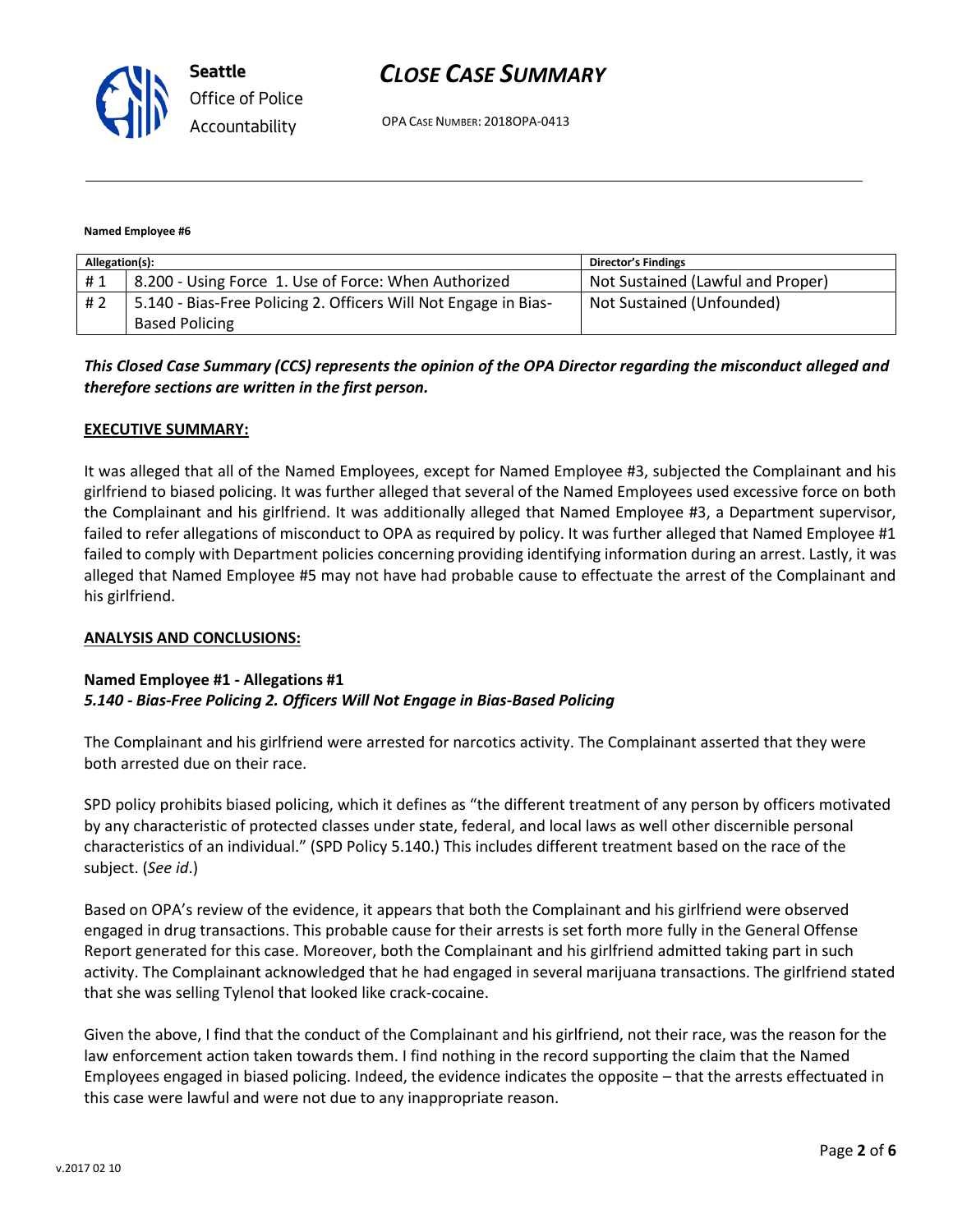

OPA CASE NUMBER: 2018OPA-0413

For these reasons, I recommend that this allegation be Not Sustained – Unfounded as against all of the Named Employees against whom this allegation was made.

Recommended Finding: **Not Sustained (Unfounded)**

# **Named Employee #1 - Allegation #2** *8.200 - Using Force 1. Use of Force: When Authorized*

The Complainant alleged that his girlfriend was thrown against a wall and/or a fence. He further contended that the officers who arrested him assaulted him. In addition, the girlfriend contended that she was slammed against a wall and/or fence and that her head hit the wall. She also recounted that the Complainant was slammed to the ground.

SPD Policy 8.200(1) requires that force used by officers be reasonable, necessary and proportional. Whether force is reasonable depends "on the totality of the circumstances" known to the officers at the time of the force and must be balanced against "the rights of the subject, in light of the circumstances surrounding the event." (SPD Policy 8.200(1).) The policy lists a number of factors that should be weighed when evaluating reasonableness. (*See id*.) Force is necessary where "no reasonably effective alternative appears to exist, and only then to the degree which is reasonable to effect a lawful purpose." (*Id*.) Lastly, the force used must be proportional to the threat posed to the officer. (*Id*.)

The entirety of the force used on the Complainant and his girlfriend was captured on video. The video contradicts the force that they describe. Moreover, the video establishes that the force that was used was reasonable, necessary, and proportional to effectuate the lawful arrests of the Complainant and his girlfriend. I see no evidence in the record indicating that the force used by the involved Named Employees was excessive or was in any way inappropriate.

For these reasons, I recommend that this allegation be Not Sustained – Unfounded as against all of the Named Employees who used force during this incident.

Recommended Finding: **Not Sustained (Lawful and Proper)**

### **Named Employee #1 - Allegation #3**

## *6.010 - Arrests 2. When Taking a Suspect into Custody, Officers Must Identify Themselves, Inform the Suspect that He or She is Under Arrest, and State the Reason for the Arrest As Early as Practical*

SPD Policy 6.010-POL-2 states that "when taking a suspect into custody, officers must identify themselves, inform the suspect that he or she is under arrest, and state the reason for the arrest as early as practical."

This allegation was classified against Named Employee #1 (NE#1) based on the fact that he quickly grabbed the girlfriend and took her into custody without first identifying himself, informing her that she was under arrest, or giving the reason for the arrest. I note that, while the BWV did not reflect NE#1 satisfying these requirements with regard to the Complainant, he contended that he did so but that the audio of this was not captured due to his late activation of his BWV. There is no evidence in the record contradicting this assertion.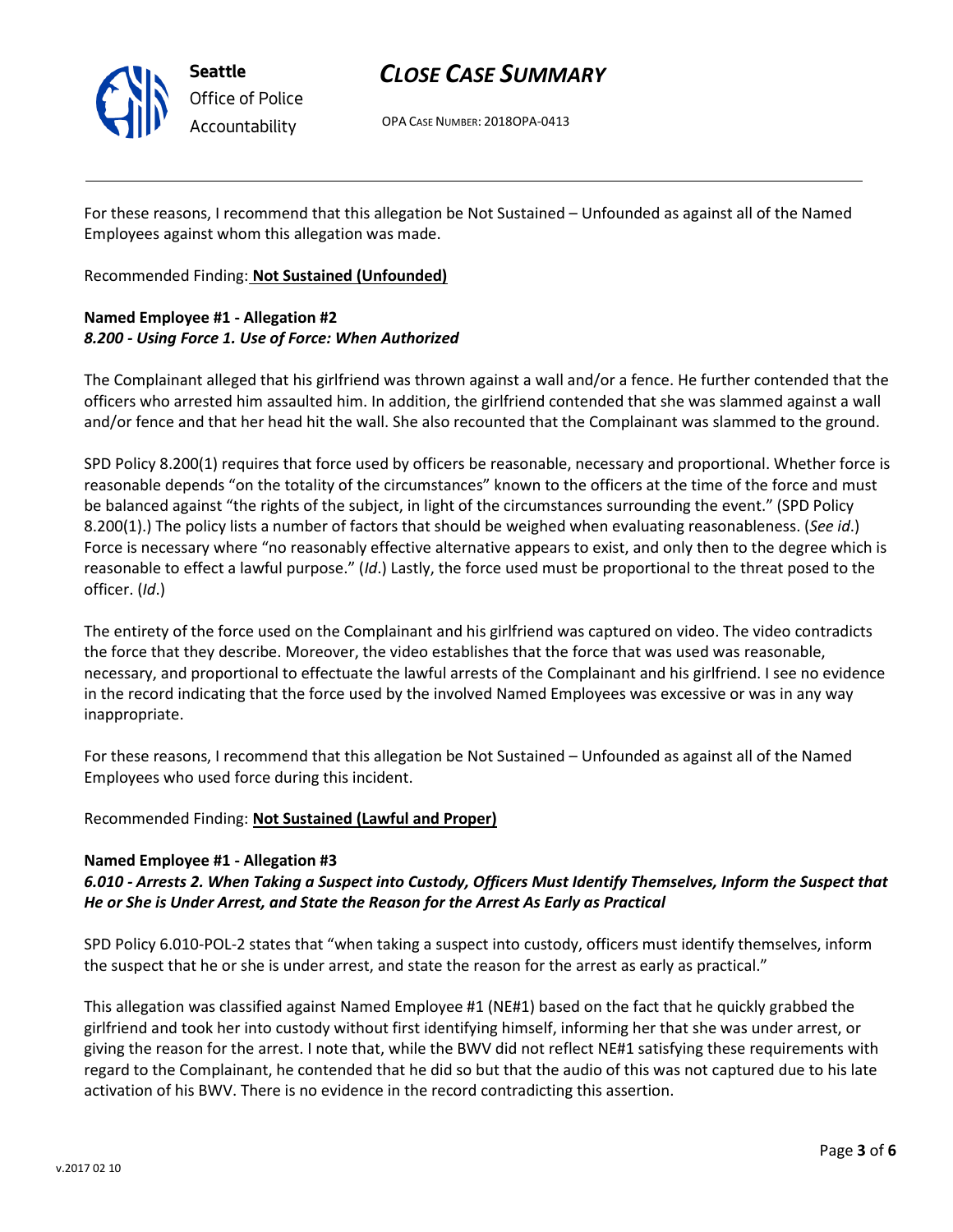

OPA CASE NUMBER: 2018OPA-0413

At the time the girlfriend was taken into custody, there was probable cause supporting her arrest. Further, I credit NE#1's explanation that the girlfriend was advancing quickly towards him and the Complainant and that he deemed it necessary to quickly take her into custody to avoid an escalation of the situation. He further noted that, at that time, both the Complainant and the girlfriend were causing a commotion and he felt that the failure to take immediate action could be dangerous for officers.

I find NE#1's assertions to be reasonable and find that his failure to initially comply with this policy was justified. For these reasons, I recommend that this allegation be Not Sustained – Lawful and Proper.

## Recommended Finding: **Not Sustained (Lawful and Proper)**

**Named Employee #2 - Allegations #1** *5.140 - Bias-Free Policing 2. Officers Will Not Engage in Bias-Based Policing*

For the same reasons as stated above (*see* Named Employee #1, Allegation #1), I recommend that this allegation be Not Sustained – Unfounded.

Recommended Finding: **Not Sustained (Unfounded)**

# **Named Employee #2 - Allegation #2** *8.200 - Using Force 1. Use of Force: When Authorized*

For the same reasons as stated above (*see* Named Employee #1, Allegation #2), I recommend that this allegation be Not Sustained – Lawful and Proper.

Recommended Finding: **Not Sustained (Lawful and Proper)**

### **Named Employee #3 - Allegations #1**

# *5.002 - Responsibilities of Employees Concerning Alleged Policy Violations 5. Supervisors Will Investigate or Refer Allegations of Policy Violations Depending on the Severity of the Violation*

SPD Policy 5.002-POL-5 requires supervisors who become aware of a potential policy violation to investigate or refer the allegations depending on their severity. Minor allegations of misconduct may be investigated by a supervisor, while allegations of serious misconduct – such as the use of excessive force or biased policing – must be referred to OPA. (SPD Policy 5.002-POL-5.)

This allegation was classified against Named Employee #3 (NE#3) based on the fact that, while he properly referred the excessive force and biased policing claims concerning the girlfriend to OPA, he did not refer the same allegations concerning the Complainant. This was the case even through the Complainant was audio recorded making statements to NE#3 in which he set forth allegations of excessive force and biased policing against himself.

While this failure to report was technically in violation of policy, I find that this was an oversight rather than intentional misconduct. I further note that NE#3's referral of the allegations concerning the girlfriend evidenced that lack of intentionality and convinces OPA that a Training Referral is more appropriate than a Sustained finding.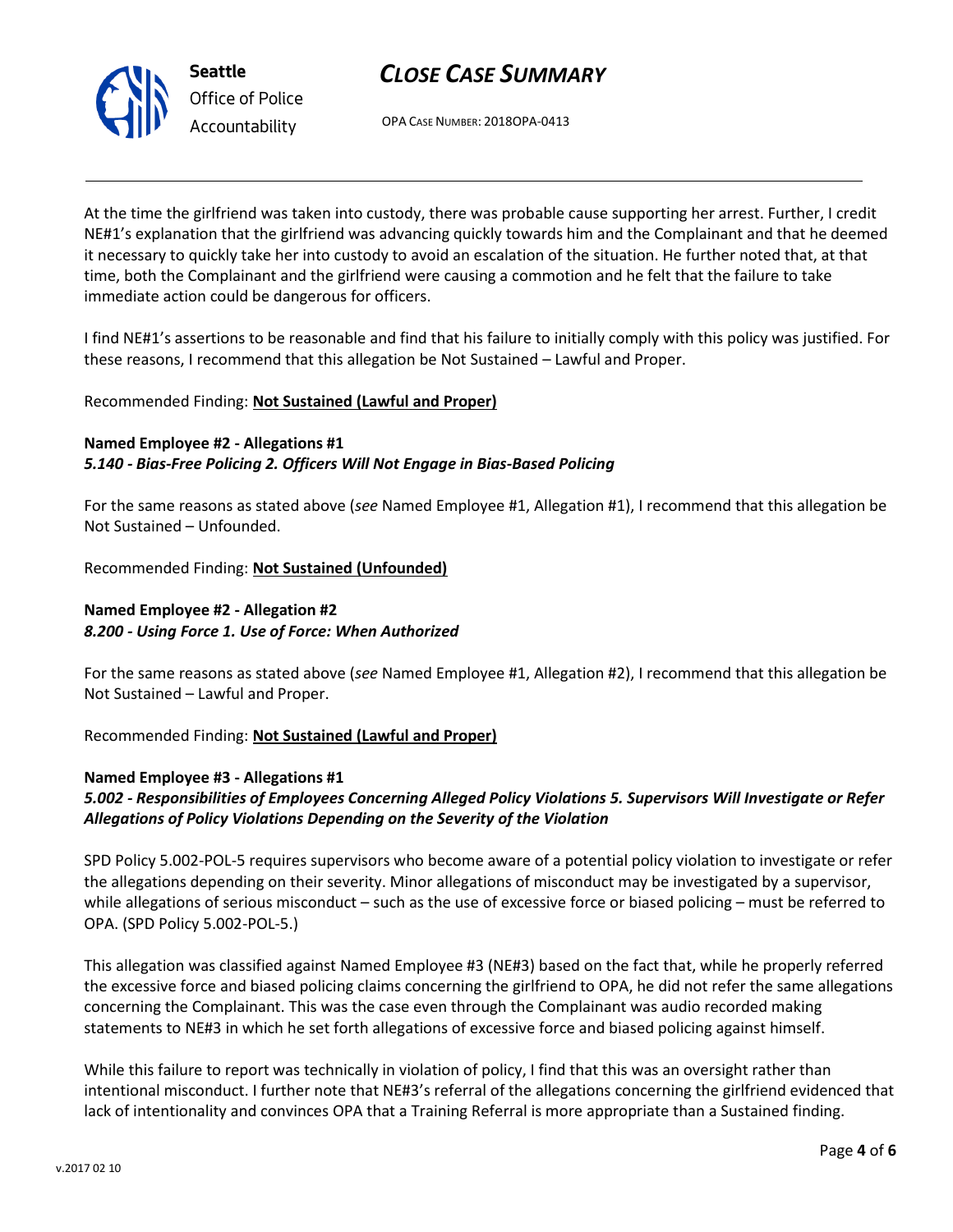OPA CASE NUMBER: 2018OPA-0413

• **Training Referral**: NE#3 should be retrained as to the elements of SPD Policy 5.002-POL-5. NE#3's chain of command should further debrief this incident with him and ensure that he understands that the Department expects him to fully identify any allegations of misconduct and to refer those allegations, when appropriate, to OPA. This retraining and associated counseling should be documented and this documentation should be maintained in an appropriate database.

### Recommended Finding: **Not Sustained (Training Referral)**

## **Named Employee #4 - Allegations #1** *8.200 - Using Force 1. Use of Force: When Authorized*

For the same reasons as stated above (*see* Named Employee #1, Allegation #2), I recommend that this allegation be Not Sustained – Lawful and Proper.

Recommended Finding**: Not Sustained (Lawful and Proper)**

### **Named Employee #4 - Allegation #2** *5.140 - Bias-Free Policing 2. Officers Will Not Engage in Bias-Based Policing*

For the same reasons as stated above (*see* Named Employee #1, Allegation #1), I recommend that this allegation be Not Sustained – Unfounded.

Recommended Finding: **Not Sustained (Unfounded)**

## **Named Employee #5 – Allegation #1** *6.010 - Arrests 1. Officers Must Have Probable Cause That a Suspect Committed a Crime in Order to Effect an Arrest*

The Complainant and his girlfriend both contended that their arrests were not supported by probable cause and, thus, were unlawful.

SPD Policy 6.010-POL-1 requires that officers have probable cause to believe that a suspect committed a crime when effectuating an arrest. Stated differently, where an arrest is not supported by probable cause, it violates law and Department policy.

As discussed above in the context of Named Employee #1, Allegation #1, the evidence indicates that there was probable cause to believe that the Complainant and his girlfriend were engaged in narcotics activity. Indeed, both were observed by officers doing so. Moreover, the Complainant admitted to selling marijuana and the girlfriend acknowledged that she was selling Tylenol that appeared to be crack-cocaine with the purpose of engaging in fraudulent transactions.

For these reasons, I recommend that this allegation be Not Sustained – Lawful and Proper.



**Seattle** *Office of Police Accountability*